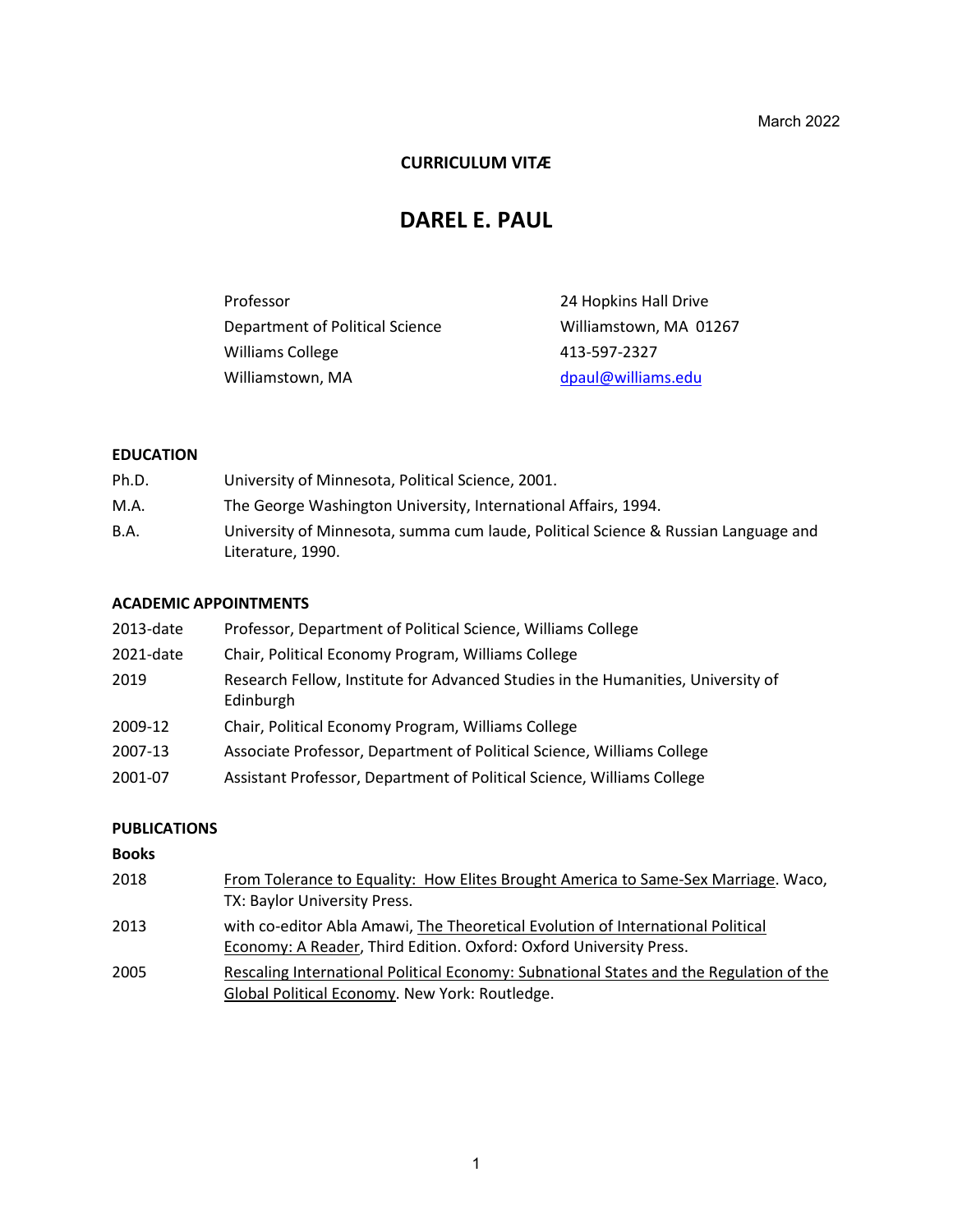# **Peer-reviewed articles and book chapters**

| 2020 | "The 'civic' road to secession: Political ideology as an ethnic boundary marker in<br>contemporary Scotland," Nationalism and Ethnic Politics 26 (2020): 167-182.                                         |
|------|-----------------------------------------------------------------------------------------------------------------------------------------------------------------------------------------------------------|
| 2011 | with Michael MacDonald, "Killing the goose that laid the golden egg: The politics of<br>Milton Friedman's economics." Politics & Society 39 (December 2011): 565-588.                                     |
| 2010 | "Liberal perspectives on the global political economy," in Robert A. Denemark, ed. The<br>International Studies Encyclopedia, Volume 8. Oxford: Blackwell Publishing, 2010:<br>4898-4919.                 |
| 2007 | "The siren song of geopolitics: Towards a Gramscian account of the Iraq war".<br>Millennium 36 (December 2007): 51-76. Anthologized in Klaus Dodds, ed., Geopolitics.<br>London: SAGE Publications, 2009. |
| 2006 | "Teaching political economy in political science: A review of international and<br>Comparative political economy syllabi." Perspectives on Politics 4 (December 2006):<br>729-734.                        |
| 2005 | "The local politics of 'going global': Making and unmaking Minneapolis-St. Paul as a<br>world city." Urban Studies 42 (2005): 2103-2122.                                                                  |
| 2004 | "World cities as hegemonic projects: The politics of global imagineering in Montreal".<br>Political Geography 23 (2004): 571-596.                                                                         |
| 2002 | "Re-scaling IPE: Subnational states and the regulation of the global political economy."<br>Review of International Political Economy 9 (2002): 465-489.                                                  |
| 1999 | "Sovereignty, survival and the Westphalian blind alley in International Relations."<br>Review of International Studies 25 (1999): 217-231.                                                                |

#### **Book reviews**

| 2022 | Of Mark Lawrence Schrad, Smashing the Liquor Machine: A Global History of<br>Prohibition (2021). In First Things, February 2022.                                                                                                                         |
|------|----------------------------------------------------------------------------------------------------------------------------------------------------------------------------------------------------------------------------------------------------------|
| 2021 | Of John McWhorter, The Elect (Substack, 2020-21) and Helen Pluckrose and James<br>Lindsay, Cynical Theories (2020). In First Things, June 2021.                                                                                                          |
| 2020 | Of Ibram X. Kendi, How to Be an Antiracist (One World, 2019) and Robin DiAngelo,<br>White Fragility (Beacon Press, 2018). In First Things, October 2020, 47-.                                                                                            |
|      | Of William N. Eskridge, Jr. and Robin Fretwell Wilson, eds., Religious Freedom, LGBT<br>Rights, and the Prospects for Common Ground (Cambridge University Press, 2019). In<br>Perspectives on Politics 18: 1 (2020): 265-267.                            |
|      | Of Christopher Caldwell, The Age of Entitlement: America Since the Sixties (Simon &<br>Schuster, 2020). In First Things, March 2020, 61-63.                                                                                                              |
| 2019 | Of Eric Kaufmann, Whiteshift: Populism, Immigration, and the Future of White<br>Majorities (Abrams, 2019). In First Things, November 2019, 59-62.                                                                                                        |
|      | Of Quinn Slobodian, Globalists: The End of Empire and the Birth of Neoliberalism<br>(Harvard University Press, 2018). In First Things, January 2019, 59-62.                                                                                              |
| 2014 | Of Benn Steil, The Battle of Bretton Woods: John Maynard Keynes, Harry Dexter White,<br>and the Making of a New World Order (Princeton University Press, 2013). In H-<br>Diplo/ISSF Roundtable VI (7) (2014), 17-23. (http://www.h-net.org/~diplo/ISSF/) |
|      |                                                                                                                                                                                                                                                          |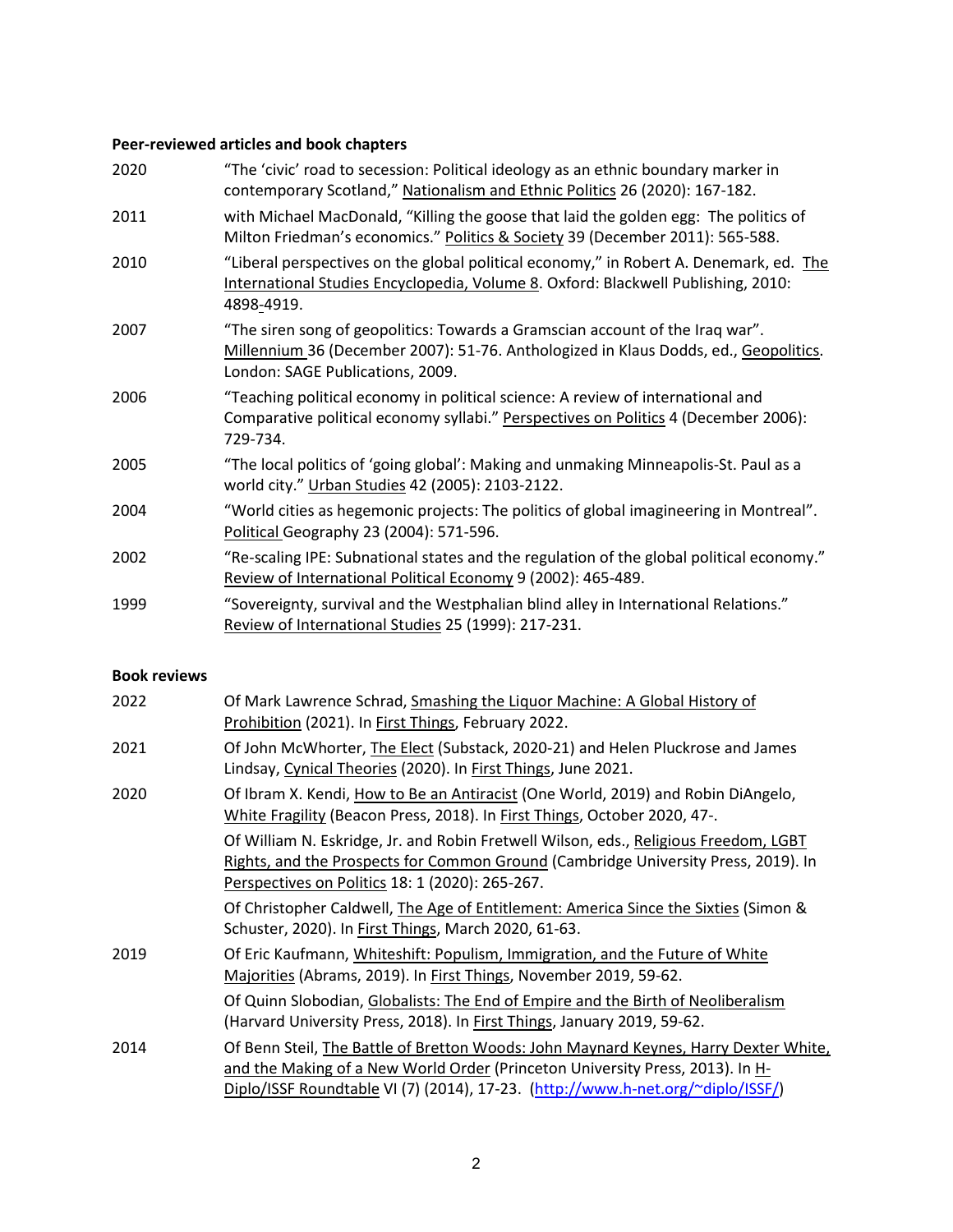| 2010 | Of Alan L. Olmstead and Paul W. Rhode, Creating Abundance: Biological Innovation<br>and American Agricultural Development (Cambridge University Press, 2008). In<br>Gastronomica: The Journal of Food and Culture 10: 3 (2010): 116-118. |
|------|------------------------------------------------------------------------------------------------------------------------------------------------------------------------------------------------------------------------------------------|
| 2008 | Of Doreen Massey, World City (Polity Press, 2007). In International Studies Review 10<br>(2008): 635-638.                                                                                                                                |
| 2007 | Of Alice Sparberg Alexiou, Jane Jacobs: Urban Visionary (Rutgers University Press,<br>2006). In Journal of Regional Science 47 (2007): 838-839.                                                                                          |
| 2005 | Of Jamie Peck and Henry Wai-chung Yeung, eds., Remaking the Global Economy:<br>Economic-Geographical Perspectives (SAGE, 2003). In Journal of Regional Science 45<br>(2005): 619-621.                                                    |
| 2004 | Of Alf Hornborg, The Power of the Machine: Global Inequalities of Economy,<br>Technology and Environment (Alta Mira Press, 2001). In Millennium 33 (2004): 245-<br>247.                                                                  |

### **Other articles**

| 2021 | "Abortion and class," First Things, October 2021, .                                                                                                                     |
|------|-------------------------------------------------------------------------------------------------------------------------------------------------------------------------|
|      | "The republic's glue loses its stickiness," The American Conservative,<br>September/October 2021, 12-14.                                                                |
| 2020 | "Under the rainbow banner," First Things, June/July 2020, 17-.                                                                                                          |
| 2018 | "Culture war as class war," First Things, August-September 2018, 41-46. In German<br>translation: "Kulturkampf als Klassenkampf," CA Confessio Augustana I/2019, 29-38. |
|      | "Teaching right-wing populism" [interview], Williams Magazine, Spring 2018: 30.                                                                                         |
| 2011 | "Finance, politics, and the fiscal crisis of the state," Rethinking Capitalism, Newsletter<br>Issue No. 2, 2011: 22-29.                                                 |
|      | with Michael MacDonald, "The politics of Milton Friedman's economics" (interview),<br>Rethinking Capitalism, Newsletter Issue No. 2, 2011: 4-6                          |
| 2009 | "Grace inside a sound: A review of U2's No Line on the Horizon," Telos: A Williams<br>Journal of Christian Discourse (Williams College), Issue 2, Fall 2009: 32-34.     |
| 2003 | "From peasants to farmers and back again: Justice and the cheap food economy,"<br>International Justice Journal (Williams College), Spring 2003.                        |
| 2002 | "Lower milk prices by fighting corporate middlemen," North Adams (MA) Transcript, 5<br>December: A4.                                                                    |
|      | "The Machine, the Greens and globalization," International Justice Journal (Williams<br>College), Spring 2002.                                                          |
|      | "Faculty on the Issues: Israel/Palestine," The Williams Record, 30 April: 4.                                                                                            |

## **Online-only publications**

| 2021 | "Why Glenn Youngkin won Virginia," First Things [online], 5 November.             |
|------|-----------------------------------------------------------------------------------|
|      | https://www.firstthings.com/web-exclusives/2021/11/why-glenn-youngkin-won-        |
|      | virginia                                                                          |
|      | "America's history of political violence," First Things [online], 7 January.      |
|      | https://www.firstthings.com/web-exclusives/2021/01/americas-history-of-political- |
|      |                                                                                   |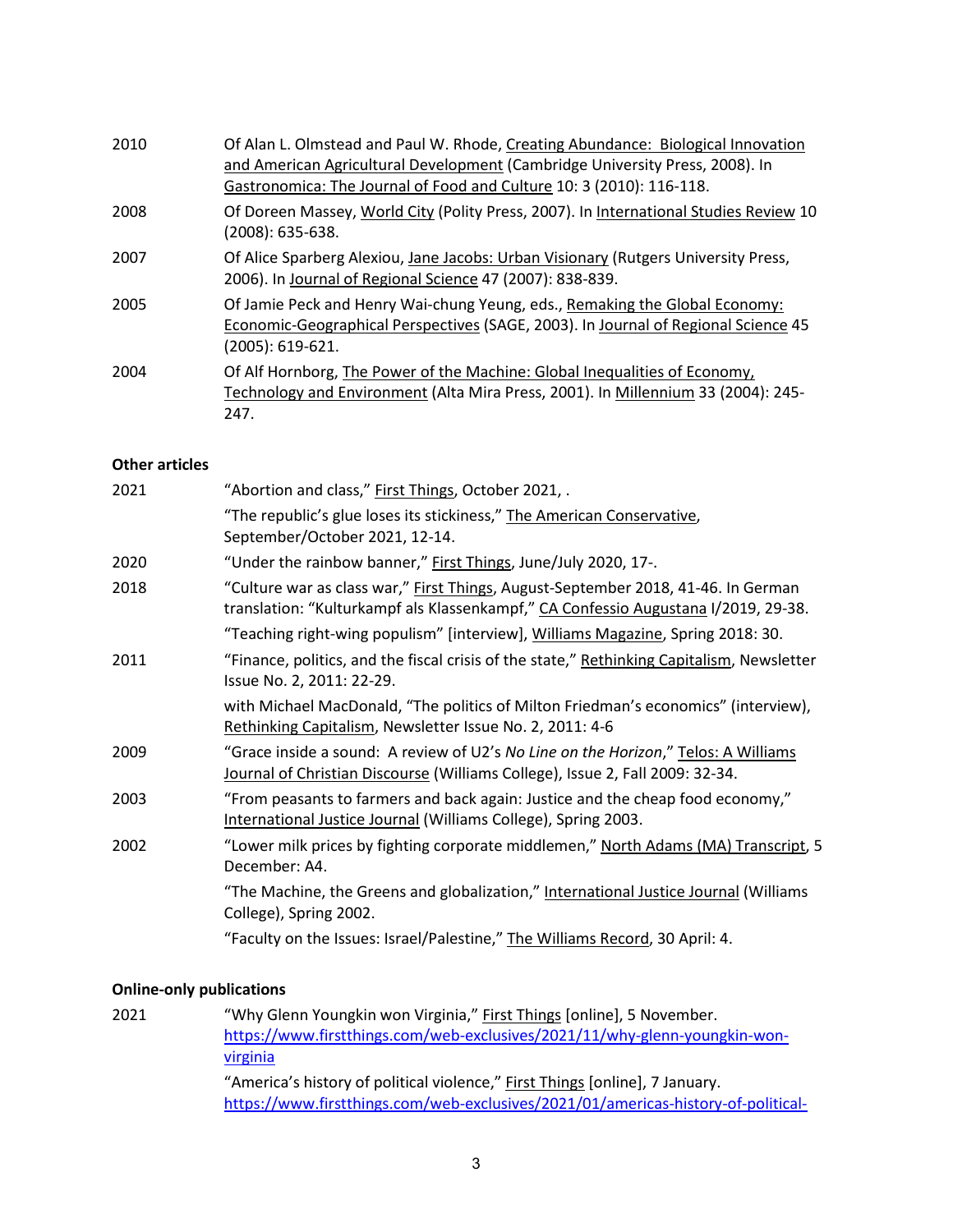|      | violence                                                                                                                                                                                                                                                                                    |
|------|---------------------------------------------------------------------------------------------------------------------------------------------------------------------------------------------------------------------------------------------------------------------------------------------|
| 2020 | "The future of conservative populism," First Things [online], 10 November.<br>https://www.firstthings.com/web-exclusives/2020/11/the-future-of-conservative-<br>populism                                                                                                                    |
|      | "'Calexit' may be a long way off, but balkanization won't be," The American<br>Conservative [online], 27 April.<br>https://www.theamericanconservative.com/articles/calexit-may-be-a-long-way-off-<br>but-balkanization-wont-be/                                                            |
|      | "Biden's comeback," First Things [online], 16 March.<br>https://www.firstthings.com/web-exclusives/2020/03/bidens-comeback                                                                                                                                                                  |
|      | "The global community is a fantasy," The American Mind [online], 9 January.<br>https://americanmind.org/essays/the-global-community-is-a-fantasy/                                                                                                                                           |
| 2019 | "The new party of the rich," First Things [online], 8 November.<br>https://www.firstthings.com/web-exclusives/2019/11/the-new-party-of-the-rich                                                                                                                                             |
|      | "Accommodating injustice," First Things [online], 13 June.<br>https://www.firstthings.com/web-exclusives/2019/06/accommodating-injustice<br>"The European center weakens," First Things [online], 27 May.<br>https://www.firstthings.com/web-exclusives/2019/05/the-european-center-weakens |
|      | "Listening at the Great Awokening," Areo Magazine [online], 17 April.<br>https://areomagazine.com/2019/04/17/listening-at-the-great-awokening/ [most-read<br>article of 2019]                                                                                                               |
|      | "Our therapeutic bishops," First Things [online], 25 January.<br>https://www.firstthings.com/web-exclusives/2019/01/our-therapeutic-bishops                                                                                                                                                 |
| 2018 | "The rich turn to the Democrats," First Things [online], 15 November.<br>https://www.firstthings.com/web-exclusives/2018/11/the-rich-turn-to-the-democrats                                                                                                                                  |
|      | "Compelling tolerance," First Things [online], 20 August.<br>https://www.firstthings.com/web-exclusives/2018/08/compelling-tolerance                                                                                                                                                        |
|      | "Against the religious liberty optimists," Berkley Forum [online], Berkley Center for<br>Religion, Peace & World Affairs, Georgetown University.                                                                                                                                            |
|      | https://berkleycenter.georgetown.edu/responses/against-the-religious-liberty-<br>optimists                                                                                                                                                                                                  |
|      | "'Diversity' and discrimination at Harvard," First Things [online], 21 June.<br>https://www.firstthings.com/web-exclusives/2018/06/diversity-and-discrimination-at-<br>harvard                                                                                                              |
|      | "No victory for religious liberty," First Things [online], 5 June.<br>https://www.firstthings.com/web-exclusives/2018/06/no-victory-for-religious-liberty                                                                                                                                   |
|      | "Foster care fanaticism in Philadelphia," First Things [online], 24 May.<br>https://www.firstthings.com/web-exclusives/2018/05/foster-care-fanaticism-in-<br>philadelphia                                                                                                                   |
|      | "Diversity: A managerial ideology," Quillette [online], 19 February.<br>http://quillette.com/2018/02/19/diversity-managerial-ideology/                                                                                                                                                      |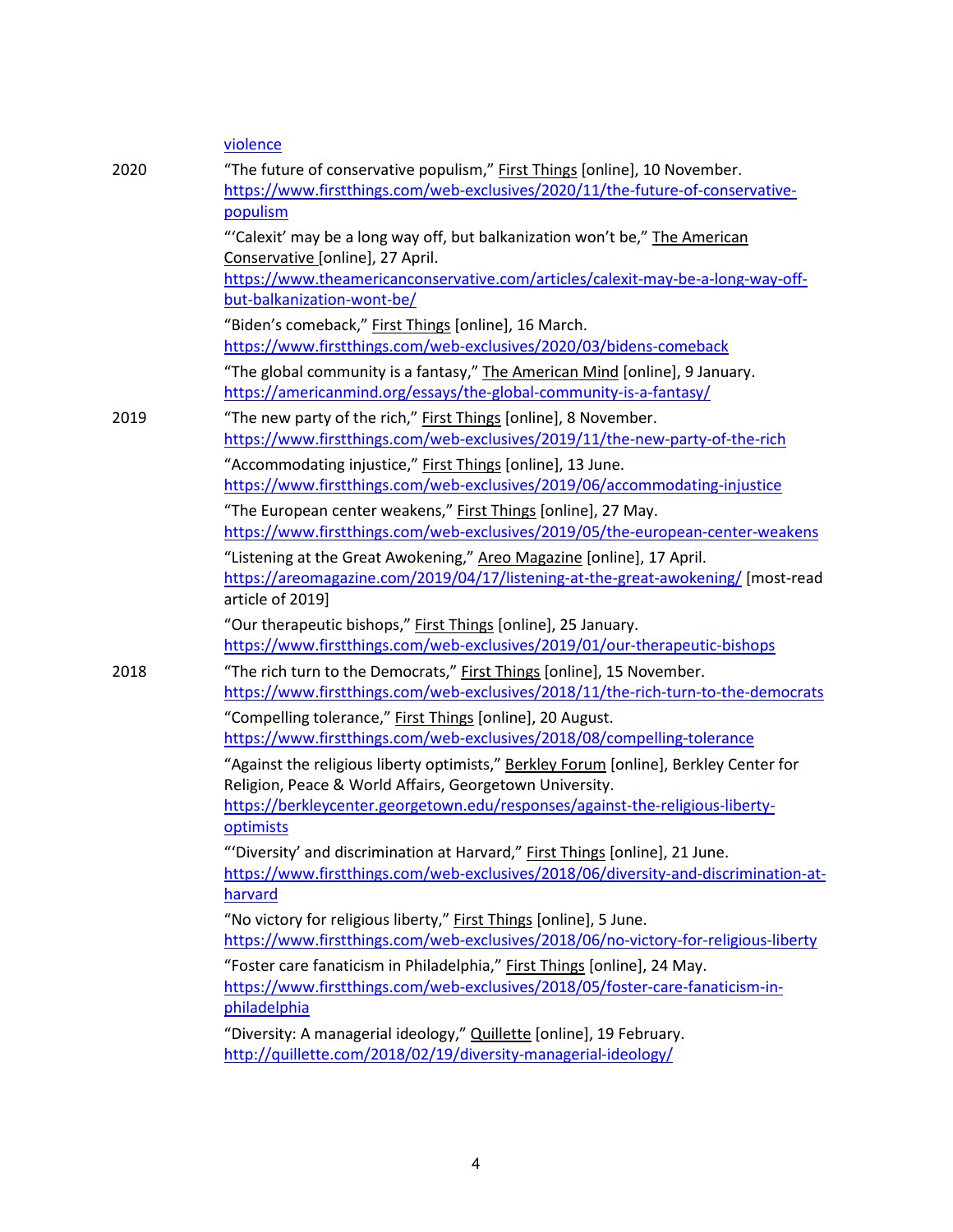### **In progress**

"Shared ancestry and civic nationalism." Article for submission.

#### **AWARDS AND HONORS**

| 2019 | IASH-SSPS Visiting Research Fellowship, University of Edinburgh                                 |
|------|-------------------------------------------------------------------------------------------------|
|      | Faculty Development Fund Award, Williams College                                                |
|      | Class of 1945 World Development Program, Williams College                                       |
|      | Eric Hoffer Award Honorable Mention (Culture) for From Tolerance to Equality                    |
| 2012 | Greenbaum Fund award, Williams College                                                          |
| 2005 | Faculty Development Fund Award, Williams College                                                |
| 2004 | Class of 1945 World Development Program, Williams College                                       |
|      | Oakley Center Fellow, Oakley Center for the Humanities and Social Sciences, Williams<br>College |
| 2003 | Faculty Development Fund Award, Williams College                                                |
| 1999 | The ICCS Léon Dion Memorial Scholarship, International Council for Canadian Studies             |
|      | Canadian Studies Graduate Student Fellowship Award, Canadian Embassy (US)                       |
|      | Advanced Graduate Student Travel Grant, American Political Science Association                  |
| 1998 | Hubert H. Humphrey Endowed Fellowship, University of Minnesota                                  |
| 1996 | Institute of International Studies Travel Grant, University of Minnesota                        |
| 1994 | Graduate School Fellowship, University of Minnesota                                             |
|      | National Science Foundation Graduate Fellowship Honorable Mention                               |
| 1000 | 医甲状腺 化乙基苯 医卡普尔氏反应 医抗生活 医抗原 医无子宫 医心包内障 医心包 医心包 医心包 医心包的                                          |

- 1992 Elliott School Fellowship, The George Washington University
- 1989 Phi Beta Kappa, University of Minnesota

### **INVITED TALKS**

| 2021 | "Race, republicanism, and the 'new nationalism'," Tom Sawyer Club/Intercollegiate<br>Studies Institute, University of Wisconsin-Madison, 20 October.                                                                       |
|------|----------------------------------------------------------------------------------------------------------------------------------------------------------------------------------------------------------------------------|
|      | "Political correctness and higher education," Center for Constructive Alternatives,<br>Hillsdale College, Hillsdale, MI, 2 February.                                                                                       |
| 2019 | "The problem of secessionist civic nationalism in contemporary Scotland," Centre for<br>Law Policy and Society, Southampton Law School, University of Southampton,<br>Southampton, UK, 30 October.                         |
|      | "The 'civic' road to secession: Political ideology as a nationalist boundary marker in<br>contemporary Scotland," Institute for Advanced Studies in the Humanities, University<br>of Edinburgh, Edinburgh, UK, 10 October. |
|      | "Gay is the opposite of fundamentalist: Symbolic sympathy and the normalization of<br>homosexuality," Abigail Adams Institute Scholars Workshop, Abigail Adams Institute,<br>Cambridge, MA, 15 February.                   |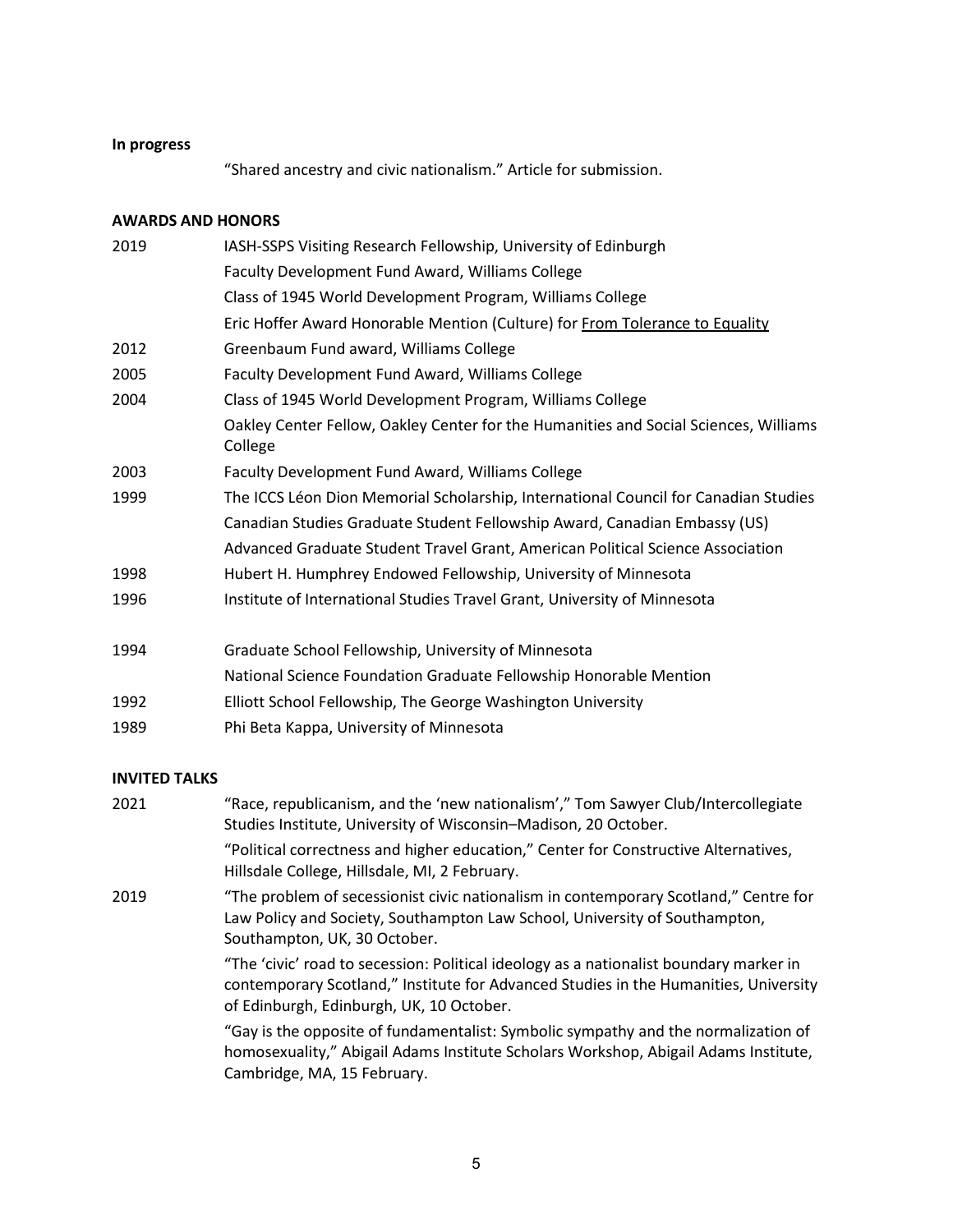2010 "The global financial crisis and the crisis of the financialized state," Colloquium on Global Governance and Society, Department of Political Science and International Relations, University of Delaware, Newark, DE, 8 March. 2005 "Cæsarism, Iraq, and the neoconservative moment," Lund University, Lund, Sweden, 20 April. "Power and overproduction," Lund University, Lund, Sweden, 19 April. "Cæsarism, Iraq, and the neoconservative moment," University of Bristol, Bristol, UK, 16 February.

#### **MEDIA APPEARANCES**

| "Darel Paul on prohibition," First Things [podcast], 9 February.                           |
|--------------------------------------------------------------------------------------------|
| "Darel Paul on abortion and class," First Things [podcast], 17 November.                   |
| WRFH Radio Free Hillsdale, 2 February.                                                     |
| "Understanding postmodern 'social justice'," The Catholic Culture Podcast, 22<br>December. |
| "Diversity without tears," First Things [podcast], 22 February.                            |
| "Discrimination and tolerance in the case of baker Jack Phillips," Issues, Etc. [podcast], |
| 22 August.                                                                                 |
| "The Bridgehead" with Jonathon van Maren, 20 July.                                         |
| "Kathleen Dunn Show" with Kathleen Dunn, Wisconsin Public Radio, 24 August.                |
| Fox News. Guest on "Fox and Friends Weekend," 15 November.                                 |
| Fox Business Network. Guest on "Fox Business" with Brian Sullivan, 13 November.            |
| "Kathleen Dunn Show" with Kathleen Dunn, 22 September.                                     |
|                                                                                            |

#### **CONFERENCE AND WORKSHOP ACTIVITIES**

#### **Papers and presentations**

| 2022 | "Sovereignty and elites," The Meaning of Sovereignty in a Transnational World<br>Workshop, Global Governance Programme, Robert Schuman Centre, European<br>University Institute, Florence, Italy, 17 March. |
|------|-------------------------------------------------------------------------------------------------------------------------------------------------------------------------------------------------------------|
| 2019 | Response to Patrick Deneen, "The rise and radicalization of 'the new class'," The New<br>Class and the Church, Archdiocese of Philadelphia, Philadelphia, PA, 29 March.                                     |
| 2018 | From Tolerance to Equality: How Elites Brought America to Same-Sex Marriage,<br>workshop with invited scholars on my book at the office of First Things, New York, NY,<br>1 October.                        |
|      | "Gay is the opposite of fundamentalist: Political symbolism among American elites,"<br>American Political Science Association Annual Meeting, Boston, MA, 30 August-2<br>September.                         |
|      | "The problem of secessionist civic nationalism," Political Studies Association Annual<br>International Conference, Cardiff, UK, 26-28 March.                                                                |
| 2013 | "Beyond tolerance: American professionals' support of same-sex marriage," American<br>Sociological Association Annual Meeting, New York, NY, 10-13 August.                                                  |
|      |                                                                                                                                                                                                             |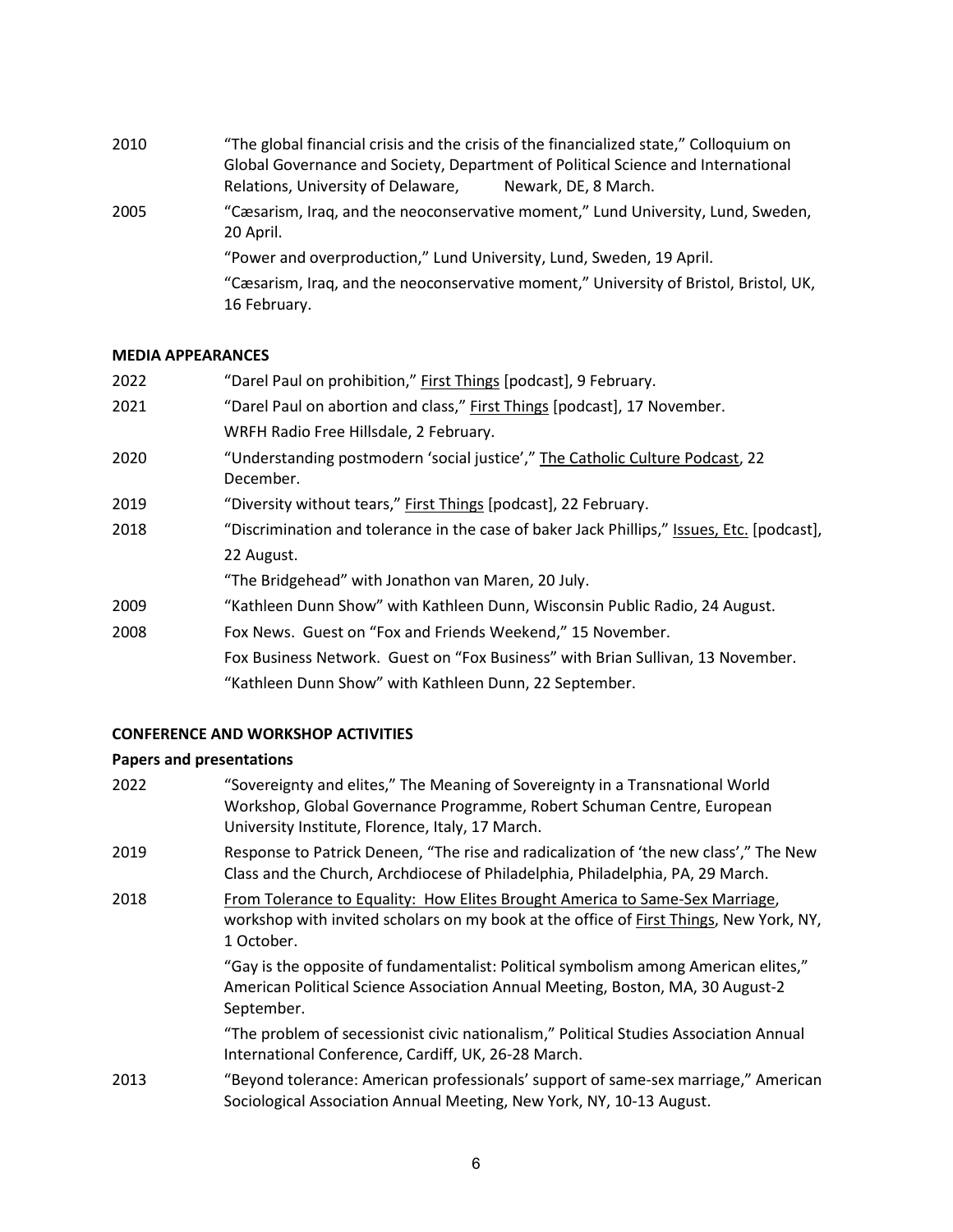|      | "If you want the rich to pay more tax, let them grow even richer': The scalar political<br>economy of the American millionaire's tax," Twentieth International Conference of<br>Europeanists, University of Amsterdam, Netherlands, 25-27 June.                                             |
|------|---------------------------------------------------------------------------------------------------------------------------------------------------------------------------------------------------------------------------------------------------------------------------------------------|
| 2012 | "If you want the rich to pay more tax, let them grow even richer': The scalar political<br>economy of the American millionaire's tax," State Restructuring and Rescaling in<br>Comparative Perspective Workshop, International Institute for Asian Studies, Leiden<br>University, December. |
|      | "'If you want the rich to pay more tax, let them grow even richer': The political<br>economy of the millionaire's tax." Northeastern Political Science Association Annual<br>Meeting, Boston, MA, 15-17 November.                                                                           |
| 2011 | "Beyond tolerance: Same-sex marriage and the American professional class," American<br>Political Science Association Annual Meeting, Seattle, WA, 1-4 September.                                                                                                                            |
|      | "Beyond tolerance: Same-sex marriage and the American professional class," Midwest<br>Political Science Association Annual National Conference, Chicago, IL, 31 March -3<br>April.                                                                                                          |
|      | "Finance, politics and the fiscal crisis of the state," Rethinking Capitalism Conference,<br>University of California Santa Cruz, Santa Cruz, CA, April.                                                                                                                                    |
| 2010 | "The global financial crisis and the crisis of the financialized state," Rethinking<br>Capitalism Conference, University of California Santa Cruz, Santa Cruz, CA, April.                                                                                                                   |
| 2009 | "Music for marching: Forming an army through the politics of love," The Hype and the<br>Feedback: The U2 Conference, North Carolina Central University, Durham, NC, 2-4<br>October.                                                                                                         |
| 2006 | Who are the Global Governors?" Workshop, Institute for Global and International<br>Studies, Elliot School of International Affairs, The George Washington University,<br>Washington, DC. May.                                                                                               |
|      | "The new imperial geography of world cities," Association of American Geographers<br>Annual Meeting, Chicago, IL, 7-11 March.                                                                                                                                                               |
| 2004 | "Power and overproduction: Globalization, urbanization and the imperialism of food,"<br>International Studies Association Conference, Montreal, QC, 17-20 March.                                                                                                                            |
| 2002 | "Minneapolis - A new world city?" International Studies Association Conference, New<br>Orleans, LA, 24-27 March.                                                                                                                                                                            |
| 2001 | "World cities as hegemonic projects: The politics of global imagineering in Montreal,<br>Atlanta and Minneapolis," International Studies Association Conference, Chicago, IL,<br>20-24 February.                                                                                            |
|      | "The new global space-economy," Invited panel discussant, International Studies<br>Association Conference, Chicago, IL, 20-24 February.                                                                                                                                                     |
| 1999 | "Georgia and the reproduction of global neoliberalism," American Political Science<br>Association Annual Meeting, Atlanta, GA, 2-5 September.                                                                                                                                               |
| 1998 | "Local states in the world economy," International Studies Association Conference,<br>Minneapolis, MN, 17-21 March.                                                                                                                                                                         |
| 1997 | "Sovereignty, survival and the 'Weberian blind alley' in International Relations,"<br>International Studies Association-Midwest Conference, Cleveland, OH, October.                                                                                                                         |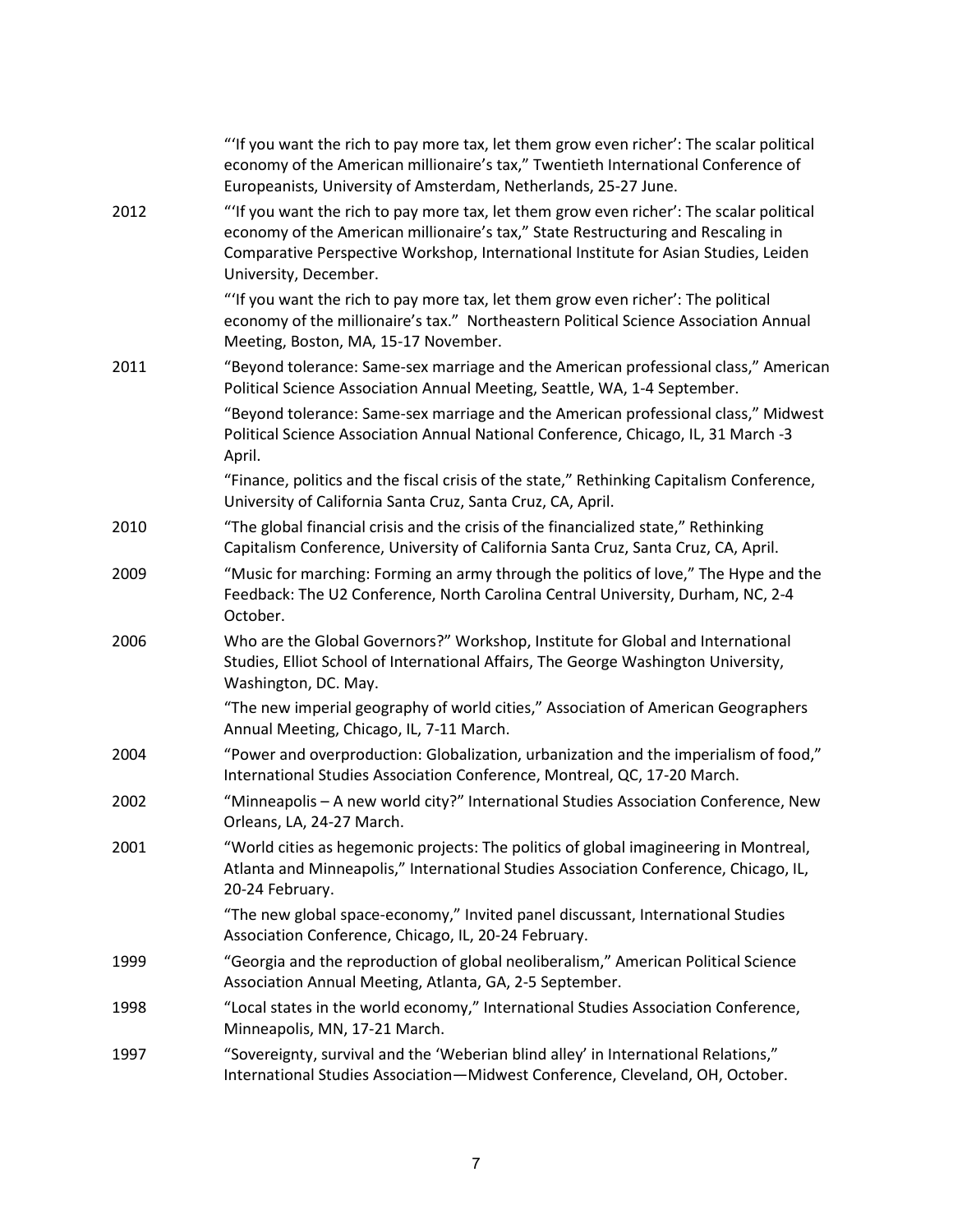| "Much ado about nothing? A critical review and a radical response to the study of      |
|----------------------------------------------------------------------------------------|
| Subnational governments in International Relations and International Political         |
| Economy," International Studies Association—Southwest Conference, New Orleans,         |
| LA. March.                                                                             |
| "Torritory identity and international nerms: An interpretivist analysis of territorial |

1995 "Territory, identity and international norms: An interpretivist analysis of territorial change and the survival interest of states," International Studies Association Conference, Chicago, IL, February.

### **Panel organizer/chair**

| 2018 | Panel organizer and chair, "Scottish Nationalism: Secessionist and Unionist," Political<br>Studies Association Annual International Conference, Cardiff, UK, 26-28 March. |
|------|---------------------------------------------------------------------------------------------------------------------------------------------------------------------------|
| 2011 | Panel chair, "Neo-liberalism, Marginality, Resistance," Midwest Political Science<br>Association Annual National Conference, Chicago, IL, 31 March-3 April.               |
| 2006 | Panel chair, "World Urbanism," Association of American Geographers Annual Meeting,<br>Chicago, IL, 7-11 March.                                                            |
| 1998 | Panel organizer and chair, "The International Relations of Non-Sovereign States",<br>International Studies Association Conference, Minneapolis, MN, 17-21 March 1998.     |
| 1997 | Panel chair, International Studies Association-Southwest Conference, New Orleans,<br>LA, March.                                                                           |

#### **CAMPUS TALKS**

| 2022 | "The War in Ukraine: International Political and Economic Causes and Consequences,"<br>panel presentation, Williams College, Williamstown, MA, 7 March.                        |
|------|--------------------------------------------------------------------------------------------------------------------------------------------------------------------------------|
| 2017 | "The 2017 French Presidential Election," panel presentation, Williams College,<br>Williamstown, MA, 27 April.                                                                  |
| 2015 | "Blood from a stone: The neverending Greek financial crisis," panel presentation,<br>International Studies Colloquium, Williams College, Williamstown, MA, 27 October.         |
| 2014 | "The Disunited Kingdom? Thoughts on the Scottish independence referendum," panel<br>presentation, Williams College, Williamstown, MA, 18 September.                            |
|      | "What is Scotland for? Reflections on the upcoming Scottish independence<br>referendum," International Studies Colloquium, Williams College, Williamstown, MA,<br>15 April.    |
| 2013 | "Is the eurozone crisis over yet?" Stanley Kaplan foreign policy student group, Williams<br>College, Williamstown, MA, 24 February.                                            |
|      | Gaudino debate, "Williams students own the Williams brand," Williams College,<br>Williamstown, MA, 16 January.                                                                 |
| 2011 | "Greece and the global financial crisis." Stanley Kaplan foreign policy student group,<br>Williams College, Williamstown, MA, 25 September.                                    |
| 2009 | "After neoliberalism." Presentation to Williams College regional alumni associations.<br>In Portland, ME, 27 June.<br>In Buffalo, NY, 22 March.<br>In Rochester, NY, 21 March. |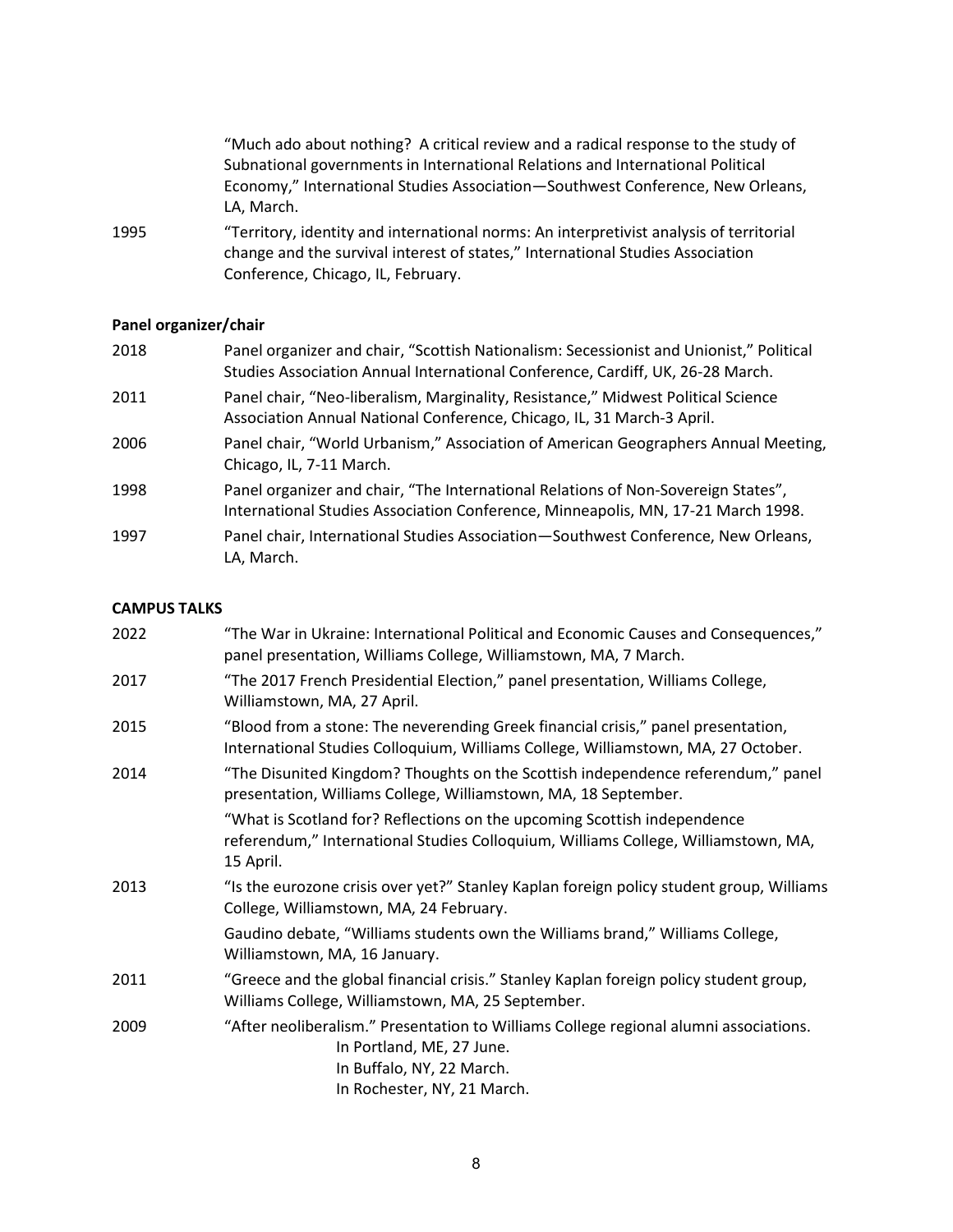|      | "Community conversations: The Economy and Us, Part I." Panel discussion, Williams<br>College, Williamstown, MA, 5 March.                                                                           |
|------|----------------------------------------------------------------------------------------------------------------------------------------------------------------------------------------------------|
|      | "Beyond tolerance: Capitalism, culture and the politics of gay marriage." Faculty<br>Lecture, Williams College, Williamstown, MA, 19 February.                                                     |
| 2008 | "After neoliberalism." Presentation to Williams College regional alumni associations.<br>In Toledo, OH, 18 December.<br>In Cleveland, OH, 17 December.                                             |
|      | Stanley Kaplan foreign policy student group, Williams College, Williamstown, MA, 28<br>September.                                                                                                  |
|      | "Financial turmoil from subprime to prime time, or What to do about Fannie, Freddie<br>and the dollar?" Williams College, Williamstown, MA, 18 September.                                          |
|      | "Mr. Washington's wild ride: Global dollar politics since 1997." Williams College<br>Roadscholars, Boca Raton, FL, 26 January.                                                                     |
| 2007 | "Not about oil: The Iraq War from geopolitics to Gramsci." Williams College,<br>Williamstown, MA, 23 October.                                                                                      |
| 2004 | "Food imperialism and the environment." Greensense, Williams College, 21 April.                                                                                                                    |
|      | "Food as a weapon." International Studies Colloquium, Williams College, 9 March.                                                                                                                   |
| 2003 | Faculty discussant at showing of "Affluenza," Students for Social Justice, Williams<br>College, 3 December.                                                                                        |
|      | "The war on terra, or The past, present and future politics of the miracle \$1.50/lb.<br>irradiated listerial chicken," Center for Environmental Studies Log Lunch, Williams<br>College, 14 March. |
|      |                                                                                                                                                                                                    |

#### **TEACHING EXPERIENCE**

| 2001-date | Williams College, Williamstown, MA       |
|-----------|------------------------------------------|
| 1999      | Macalester College, St. Paul, MN         |
| 1997-2001 | University of Minnesota, Minneapolis, MN |

#### **Recent courses taught**

| Meritocracy                     | Contemporary Problems in Political Economy     |
|---------------------------------|------------------------------------------------|
| Right-Wing Populism             | The Liberal Project in International Relations |
| <b>Global Political Economy</b> | Sex Marriage Family                            |
| <b>World Politics</b>           |                                                |
|                                 |                                                |

#### **PROFESSIONAL SERVICE**

Manuscript reviewer: Review of International Political Economy; Geopolitics; British Politics; Environment and Planning A; International Studies Quarterly; International Studies Review; Journal of Public Policy; Journal of Urban Affairs; New Political Science; European Journal of Political Economy; Journal of Homosexuality; Journal of Political Science Education; Annals of Tourism Research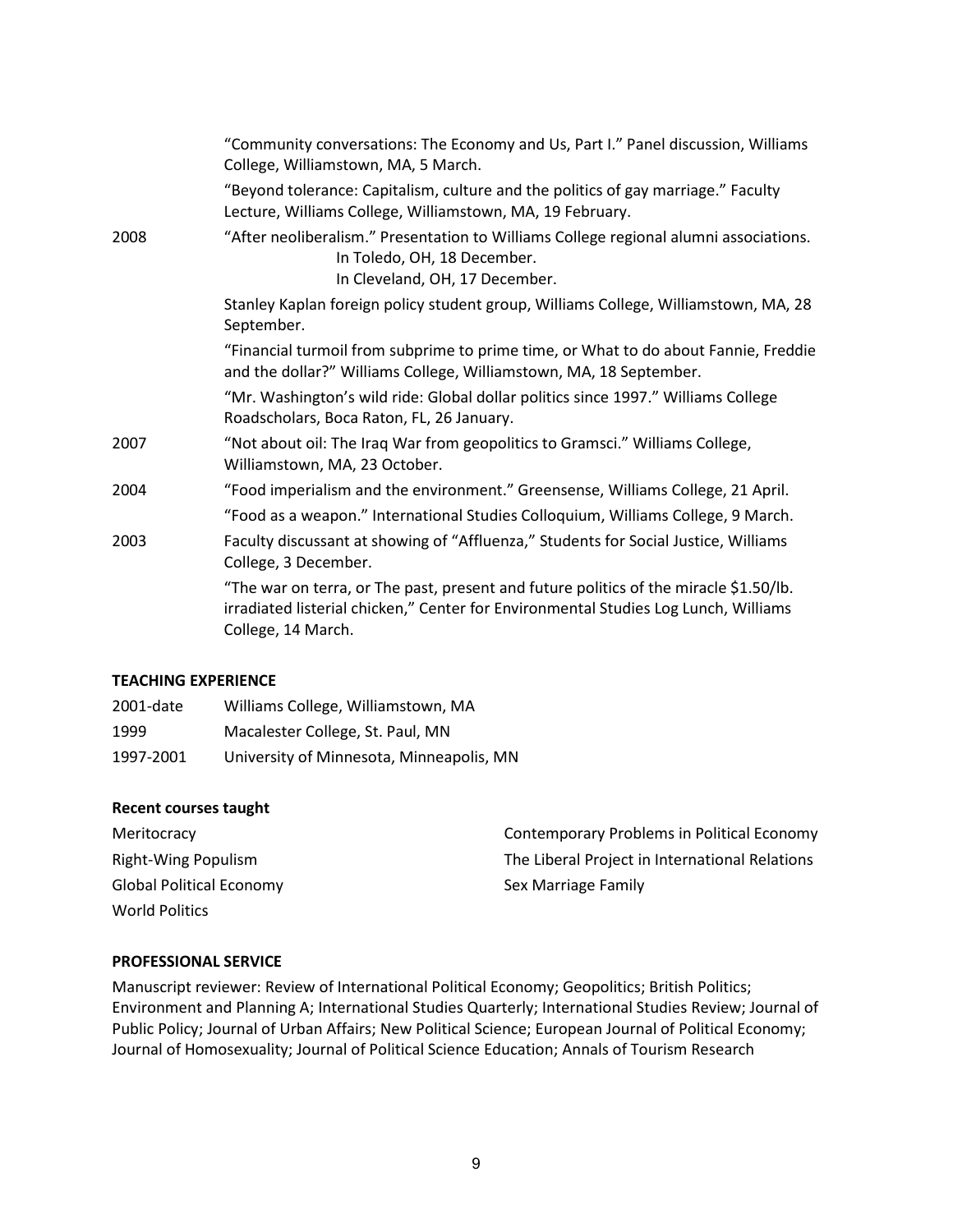Proposal reviewer: American Council of Learned Societies Fellowship (Political Science and related fields), 2015-16, 2016-17, 2017-18; Cambridge University Press; Edinburgh University Press; Temple University Press; Routledge; Taylor and Francis (Routledge); Palgrave; Prentice-Hall; Guilford Press External reviewer: Political Science and International Studies Department, Emmanuel College, Boston, MA, 2013 (department); Department of Politics, Sewanee – The University of the South, Sewanee, TN, 2018 (promotion).

#### **DEPARTMENTAL/COLLEGE SERVICE**

Member, Political Economy Program Advisory Committee, Williams College, 2001-02, 2005-date Member, Honor and Discipline Committee, Williams College, 2012-14 Chair, Political Economy Program, Williams College, 2009-12 Member, Winter Study Committee, Williams College, 2005-06, 2011-12 Member, Environmental Studies Program Advisory Committee, Williams College, 2002-04, 2005-2008 Member, Committee on Academic Standing, Williams College, 2002-04 Member, Mead Committee, Williams College, 2001-02 Coordinator, Minnesota International Relations Colloquium, 1996-98

#### **COMMUNITY INVOLVEMENT**

| 2018-date | Advisor, Society for Conservative Thought, Williams College, Williamstown, MA.                                                                                                           |
|-----------|------------------------------------------------------------------------------------------------------------------------------------------------------------------------------------------|
| 2013      | "Population and environment," Environmental Science class, Mount Greylock Regional<br>High School, Williamstown, MA, 17 January.                                                         |
| 2012      | "Population and environment," Environmental Science class, Mount Greylock Regional<br>High School, Williamstown, MA, 19 January.                                                         |
| 2011      | "Population and environment," Environmental Science class, Mount Greylock Regional<br>High School, Williamstown, MA, 21 January.                                                         |
| 2008      | "The interplay of politics and economics: Challenges and opportunities facing the next<br>President," Green Mountain Academy for Lifelong Learning, Manchester, VT, 24<br>September.     |
| 2007      | "Globalization," Osher Lifelong Learning Institute, Pittsfield, MA, 4 October.                                                                                                           |
| 2004      | "The history of oil, the politics of oil." Three lectures, Berkshire Institute for Lifetime<br>Learning, Williamstown, MA, October.                                                      |
|           | "Which Democratic candidate has the best chance of beating Bush?" panel community<br>forum, Berkshire South Regional Community Center, Great Barrington, MA, 21<br>February.             |
| 2003      | "An analysis of the Secretary of the Commonwealth's milk pricing bill and an<br>Alternative," invited submission to Massachusetts State Senator Andrea J. Nuciforo, Jr.,<br>14 February. |